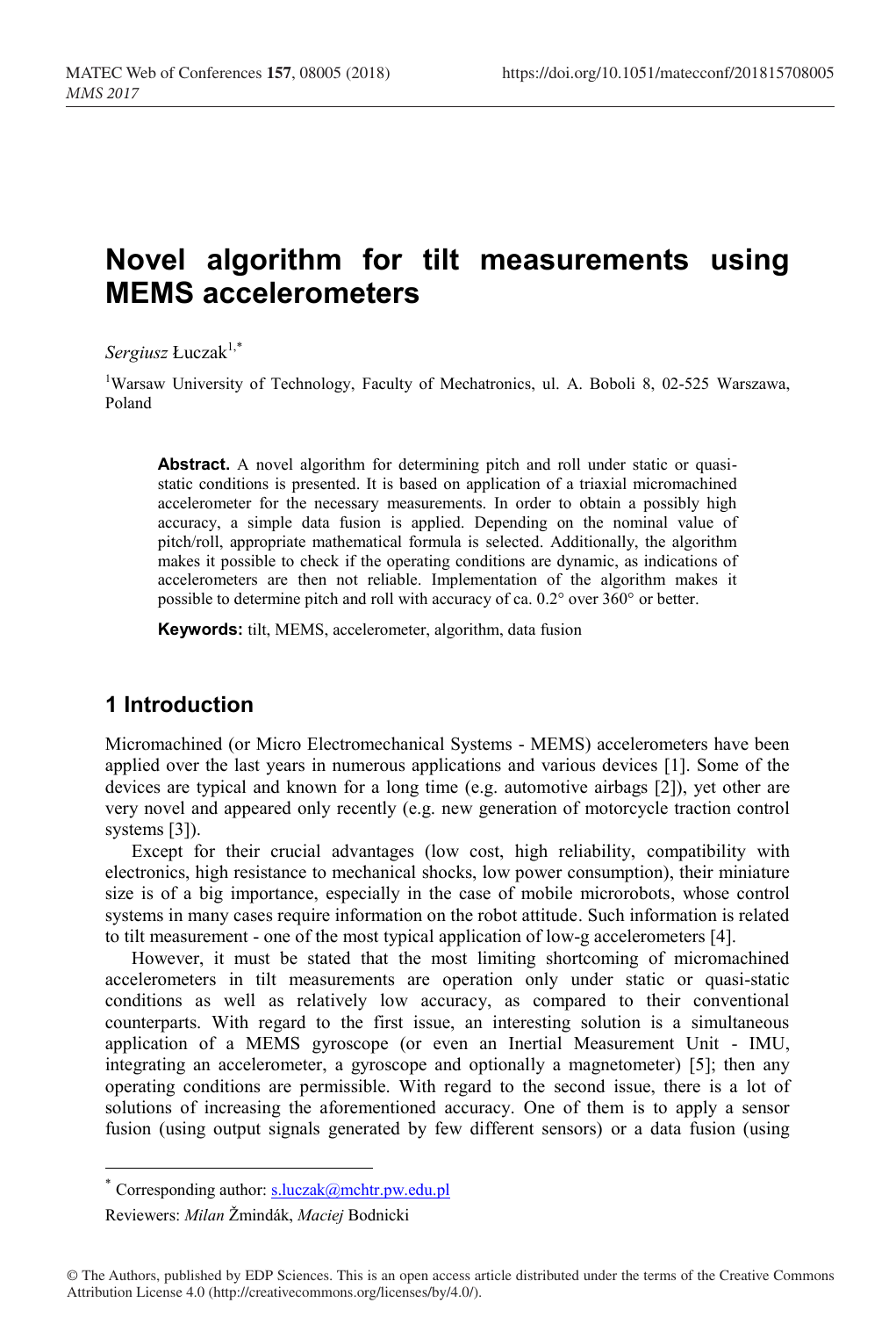output signals generated by one sensor only). The presented novel algorithm for tilt measurements employs the later concept: 3 output signals of a standard triaxial MEMS accelerometer are used in a smart way in order to increase accuracy of tilt measurements as well as to simplify some mathematical transformations executed by means of a microprocessor system.

The algorithm addresses also such issues as: calibration of MEMS accelerometers and verification of the operation conditions. Besides, problems pertaining to physical alignment of MEMS accelerometers or anisotropy of triaxial MEMS accelerometers are briefly discussed.

## **2 Mathematical formulas**

Geometrical relations between components  $(g_x, g_y, g_z)$  of the gravitational acceleration  $(g)$ and tilt angles ( $\alpha$  - pitch,  $\beta$  - auxiliary angle,  $\gamma$  - roll,  $\varphi$  - axial tilt [6]) are illustrated in Fig. 1. (Static or quasi-static operating conditions exclude existence of any other constant accelerations.)



**Fig. 1.** Components of the gravitational acceleration vs. tilt angles [1].

There are few equivalent ways of calculating the tilt angles (basically pitch and roll) on the basis of the components of the gravitational acceleration, as discussed e.g. in [1,7]. Three basic mathematical relations between the aforementioned quantities are: arc sine, arc cosine and arc tangent. Even though application of any of these equivalent formulas yields the same nominal value, each formula is characterised by different sensitivity [7].

In order to simplify the succeeding formulas, let us introduce two additional quantities, being geometric sums of the respective pairs of Cartesian components [8]:

$$
g_{xz} = \sqrt{g_x^2 + g_z^2}
$$
 (1)

$$
g_{yz} = \sqrt{g_y^2 + g_z^2}
$$
 (2)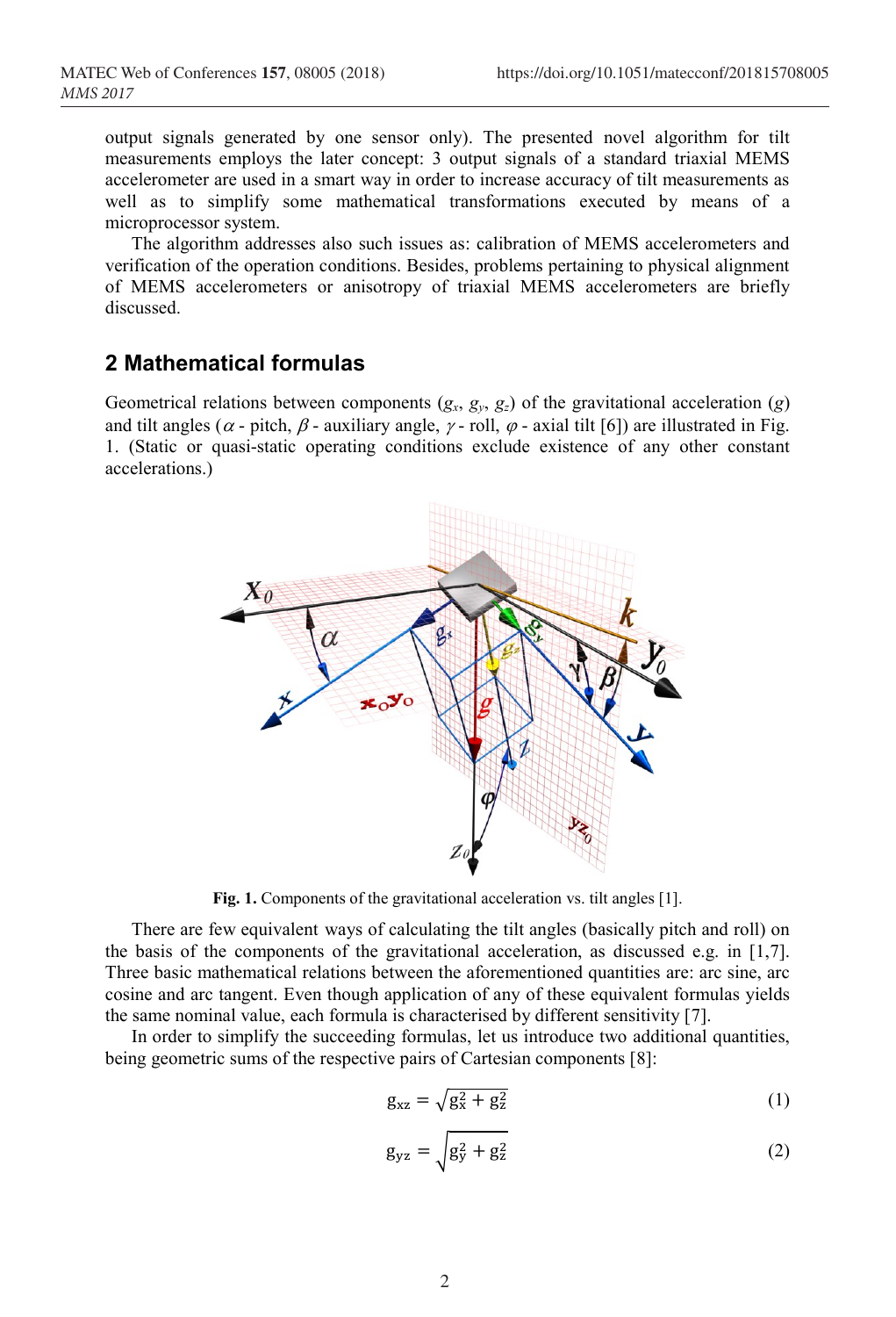The proposed algorithm is based on application of arc cosine and arc tangent formulas; so, for each component tilt angle, two formulas (denoted by respective subscripts) will be employed [1,7]:

$$
\alpha_1 = \arctan \frac{g_x}{g_{yz}} \tag{3}
$$

$$
\beta_1 = \arctan \frac{g_y}{g_{xz}}\tag{4}
$$

$$
\alpha_2 = \arccos \frac{g_{yz}}{g} \tag{5}
$$

$$
\beta_2 = \arccos \frac{g_{xz}}{g} \tag{6}
$$

In some cases it may turn out that the auxiliary angle  $\beta$  is more convenient for further computations. However, if the roll angle  $\gamma$  must be determined, it can be calculated directly [9]:

$$
\gamma_1 = \arctan \frac{g_y}{g_z} \tag{7}
$$

or on the basis of the angle  $\beta$  [10]:

$$
\gamma_2 = \arcsin \frac{g_y}{g\cos \alpha} = \arcsin \frac{\sin \beta}{\cos \alpha} \tag{8}
$$

In most of measurement cases, arc tangent formulas ensure the highest sensitivity of tilt measurements [7] (thus, the highest accuracy). However, tangent is a discontinuous function at inputs of approximately  $\pm 90^\circ$ . Moreover, within the vicinity of these inputs, values of the function are very high (e.g.  $\langle -89.4, 89.4 \rangle$  for the angular domains  $\langle -91^\circ, -89^\circ \rangle$ ) or 89°, 91°), as presented in Fig. 4. These two features are very disadvantageous, as far as microprocessor systems are concerned.

However, arc cosine function not only features continuity, but also sensitivity similar to arc tangent function [7] within the vicinity of tilt angles of  $\pm 90^\circ$ . At the same time its inputs are very small (of few thousandths of V for a typical scale factor of MEMS accelerometers).

Thus, the basic idea of the proposed algorithm is to use both functions in turns. In most of the cases, arc tangent function is to be employed, except for the vicinity of tilt angles of ±90°, where arc cosine function is to be used. Then, a basic shortcoming of the latter function with regard to tilt measurements, i.e. sensitivity of zero value at tilt angles of ca. 0° [8] does not matter whatsoever.

#### **3 Operating conditions**

It is well know, that indications of a triaxial accelerometer operating under static conditions must theoretically meet the following equation [11]:

$$
\sqrt{g_x^2 + g_y^2 + g_z^2} = g.
$$
\n(9)

In the case of qausi-static conditions, output signals of the accelerometer should be first processed by means of a low-pass filter (with the cutoff frequency set e.g. to 1 Hz or lower). Then, Eq. (9) is valid; yet, in such case a decrease of accuracy of the output signals due to amplitude attenuation [12] must be taken into account.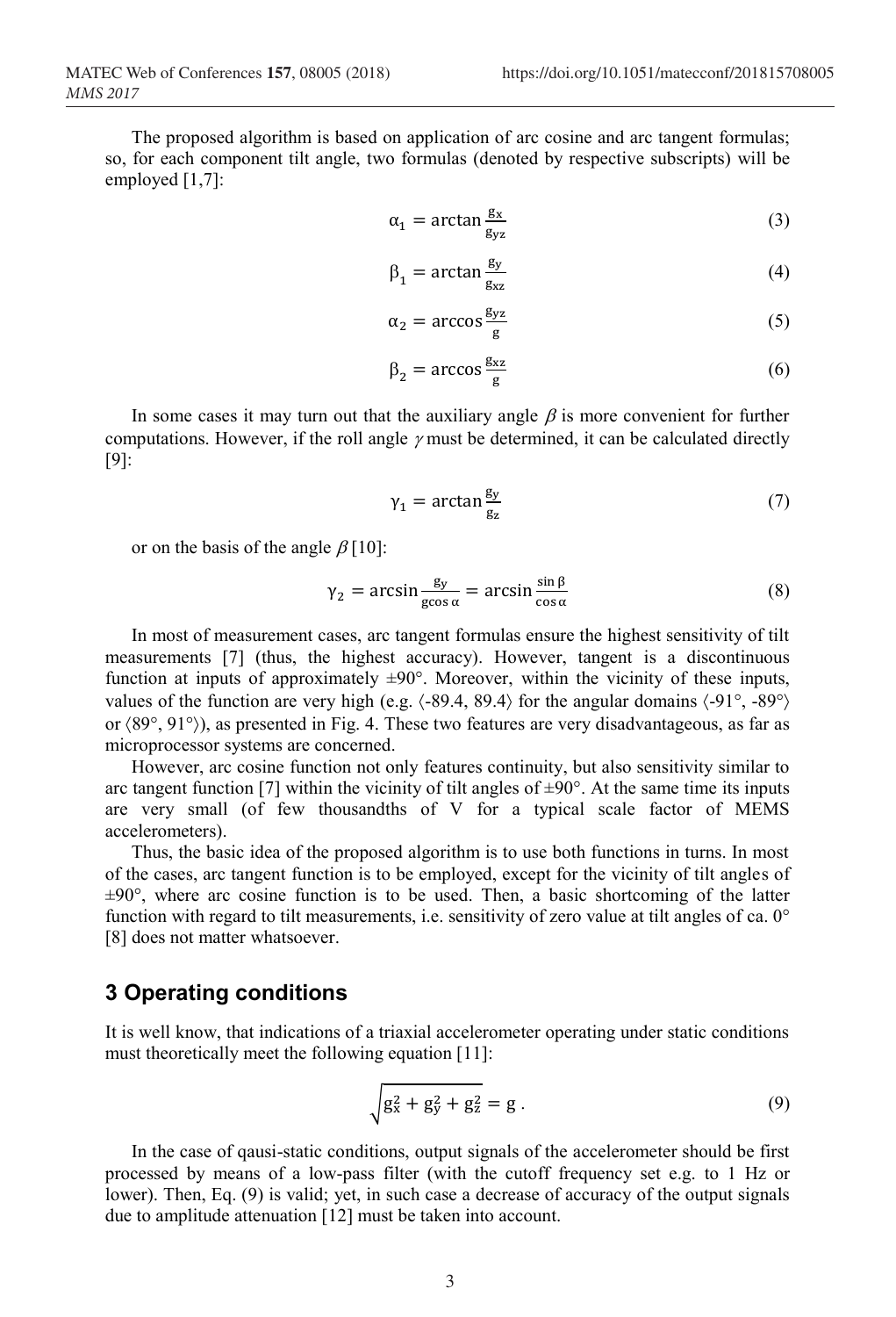Because of the existing random errors (especially accelerometer inherent noise), Eq. (9) should be replaced with the following set of inequalities:

$$
g - \Delta g < \sqrt{g_x^2 + g_y^2 + g_z^2} < g + \Delta g \,, \tag{10}
$$

where  $\Delta g$  is the permissible margin of measurement uncertainty.

At this point it must be emphasized that even though Eq. (10) is satisfied, the accelerometer may still operate under dynamic conditions. It results from the fact that there exists an infinite group of vectors of external acceleration, disturbing tilt measurement, which added to the vector of gravitational acceleration (senses of these two kinds of vectors are opposite with respect to one another) yield a vector with an absolute value meeting conditions of Eq. (9).

The group of vectors  $(a_1, a_2, a_3, ...)$  is illustrated in Fig. 2, where the blue circle represents all the possible positions of their tips, and the red circle represents all the possible positions of the tip of vectors  $(b_1, b_2, b_3, ...)$ , which are resultants of the gravitational acceleration and vectors  $(a_1, a_2, a_3, \ldots)$ .

Let us consider the simplest case, when external constant acceleration  $a_2$  acts in vertical direction, has the absolute value of 2*g* and the sense opposite with respect to the gravitational acceleration *g*. The accelerometer in this case will sense a resultant acceleration vector  $b_2$ , which has the absolute value of 1g, vertical direction, yet opposite sense with respect to the gravitational acceleration *g*. Then, the error of measuring tilt will have the maximal possible value of 180 $^{\circ}$ . The other two acceleration vectors  $(a_1, a_3)$  yield resultant vectors  $(b_1, b_3)$  having also the absolute value of 1*g*, yet completely inconsistent with the attitude of the accelerometer.



**Fig. 2.** Undetectable dynamic conditions

If no additional source of information about constant accelerations acting upon the accelerometer is available (or an information about the attitude of the accelerometer), generally, it is not possible to state if tilt measurements are correct. An exception may be a case, when it is known that the only constant external acceleration may act in a strictly defined direction. Then, on the basis of the measured Cartesian components of the resultant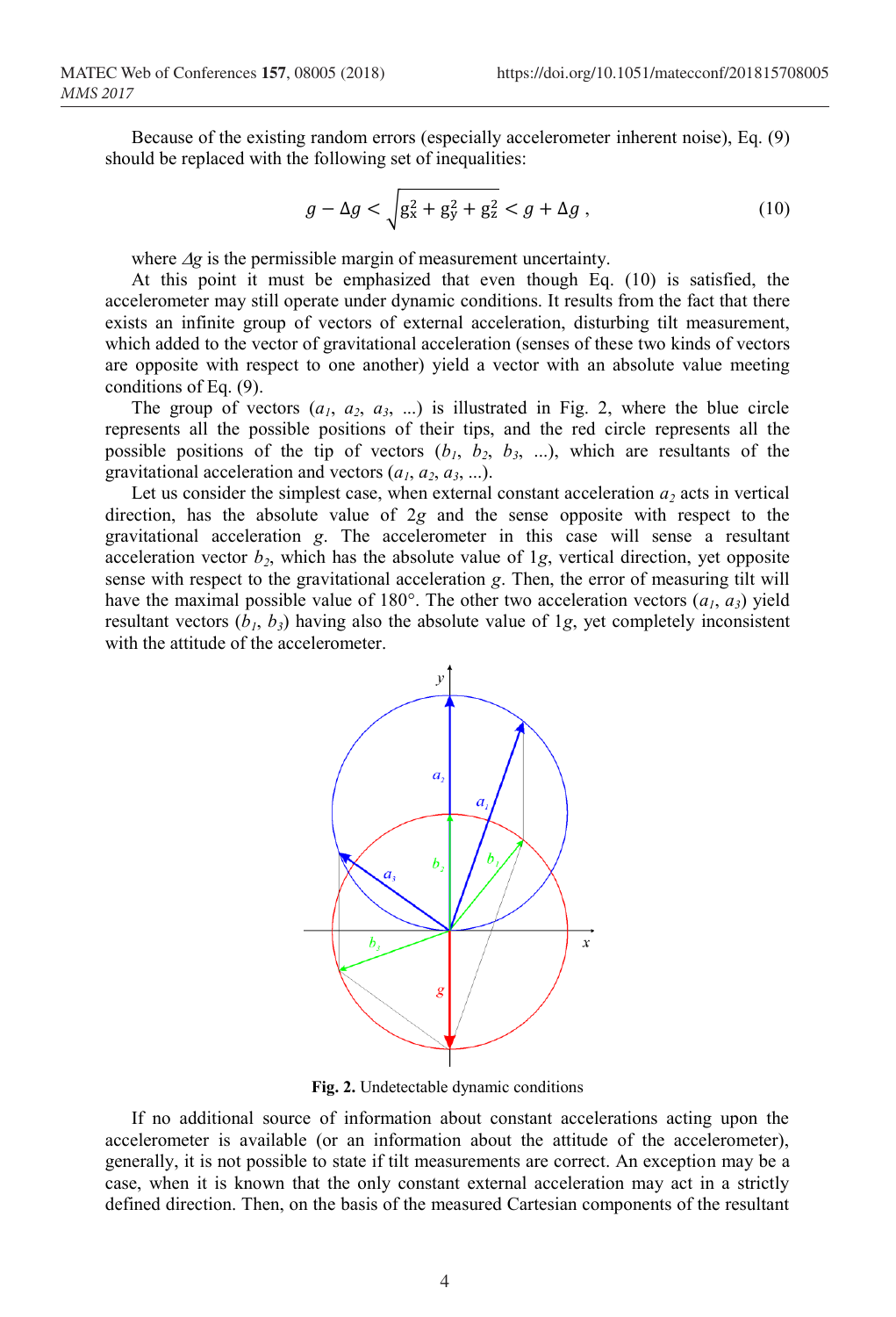acceleration, it possible to determine both the tilt angles as well as the external acceleration, as proposed e.g. in [13].

If it is difficult to state whether the operation conditions are static, a gyroscope can be used. MEMS gyroscopes are sometimes even integrated with MEMS accelerometers (constituting an IMU), so it is a reasonable option to use both kinds of sensors. Even though gyroscopes do not directly respond to linear acceleration, one of their shortcomings is a cross coupling error caused by linear acceleration [14]. So, if it is expected that possible constant disturbing accelerations may be of a certain value, that can be distinguished in the gyroscope noise and drift, it is an interesting and inexpensive option of verifying the operation conditions of the tilt sensor. Moreover, some constant accelerations (e.g. centripetal) are interconnected with a constant or variable rotational speed, which is a standard input of a gyroscope. So, such accelerations can be easily detected.

On the other hand, if it is certain that no constant accelerations occur, the presented considerations pertaining to the operating conditions may be ignored.

## **4 Calibration of MEMS accelerometers**

With regard to the output signal, there are two kinds of MEMS accelerometers: digital and analogue. A course of an output signal of an analogue accelerometer while tilted over a full angle (i.e. when the sensed gravitational acceleration changes within the range  $\langle -1g, 1g \rangle$ ) is presented in Fig. 3, where *a* is the offset and *b* is the scale factor. Course of a digital output signal is similar, yet the offset is approximately of  $a = 0$ .



**Fig. 3.** Offset and scale factor of a typical MEMS accelerometer while tilted

If a decrease of measurement accuracy is acceptable, one may assume average catalogue values for the offset and the scale factor assigned to each sensitive axis. However, if a possibly high accuracy is striven for, values of offsets and the scale factors must be determined for each sensitive axis by the way of an experimental calibration. The most accurate method of calibration is rotation of each sensitive axis of the accelerometer around a horizontal axis (the calibrated sensitive axis should be perpendicular to the rotation axis with accuracy no lower than ca. 1°). In the case of triaxial accelerometers, two sensitive axes can be calibrated at the same time (i.e.  $x$ - and  $z$ -axis while rotated around  $y<sub>0</sub>$ axis, or *y*- and *z*-axis while rotated around  $x_0$ -axis – see Fig. 1), so two calibration procedures must be performed. Result of such calibration is illustrated in Fig. 3, and can be expressed by the following formula [15]: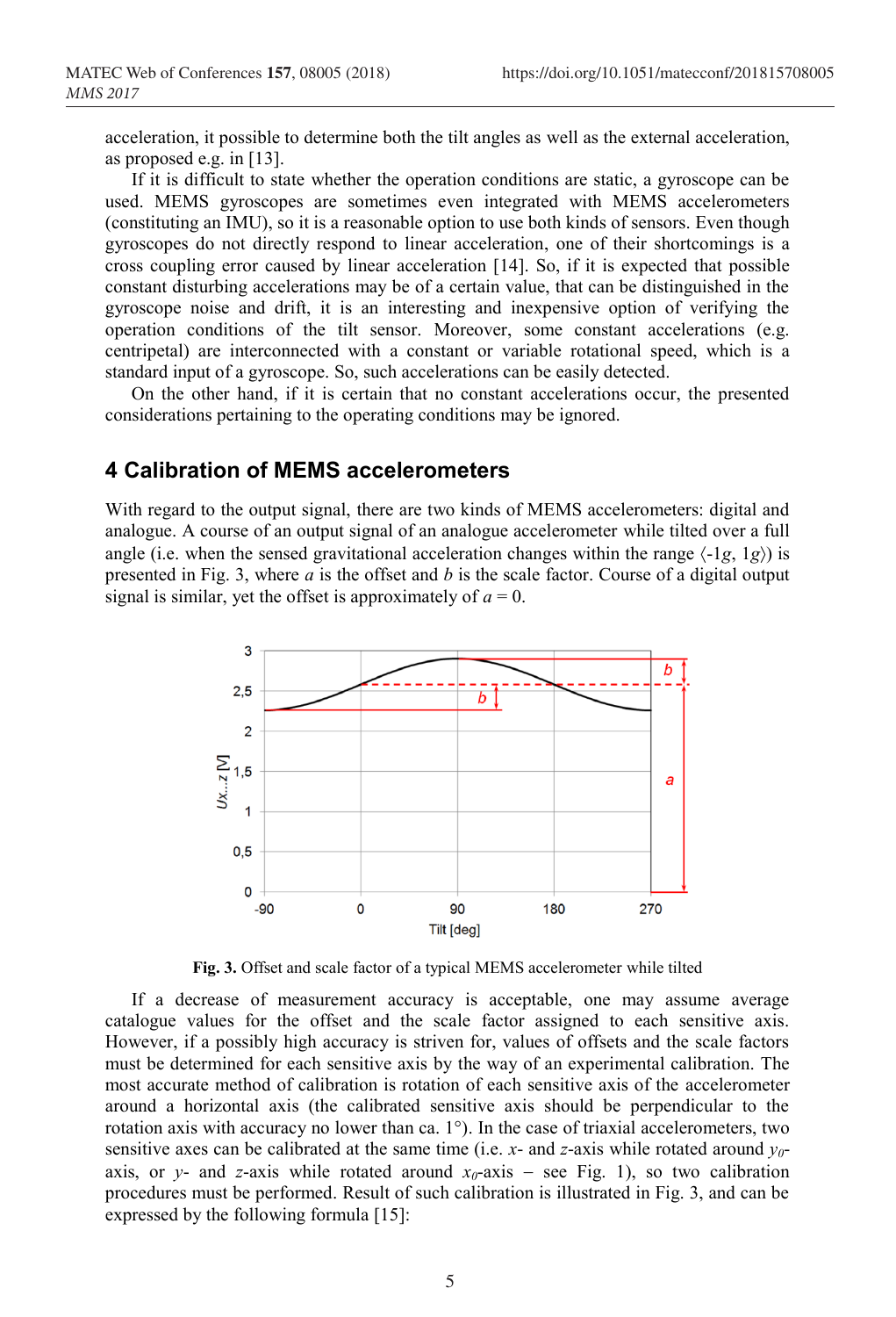$$
U_{x...y} = a_{x...y} + b_{x...y} \sin \psi + c_{x...y}
$$
 (11)

$$
U_z = a_z + b_z \cos \psi + c_z \tag{12}
$$

where:  $U_{x,z}$  is the output voltage assigned to particular sensitive axis,  $\psi$  is in this case either  $\alpha$  (pitch) or  $\beta = \gamma$  (roll), and  $c_x$ , is the angular phase shift, which can be regarded as an misalignment with respect to the test rig (difference between particular phase shifts represent nonorthogonality between respective sensitive axes).

It should be mentioned that calibration can be also realized by setting the accelerometer in 6 characteristic positions, where each sensitive axis once senses acceleration of -1*g* and then of 1*g* [16], or even implementing an idea of autocalibration, when the accelerometer is to be oriented in few unknown arbitrary positions, and its parameters are determined according to various algorithms, proposed e.g. in [17]-[19].

Values of the offsets  $a_{x,z}$ , scale factors  $b_{x,z}$ , and phase shifts  $c_{x,z}$  should be estimated employing e.g. the least squares method [16]. Appropriate software for statistical analysis (e.g. Statgraphics or Origin) makes it not only possible to determine values of these parameters, but also to evaluate uncertainties of determining them, and thus to estimate appropriate prediction or confidence intervals of the measured output voltages or the component tilt angles. Such intervals may be used for determining the permissible margin of measurement uncertainty  $\Delta g$  specified in Eq. (10).

After the calibration process, the output signals of the accelerometer may be regarded relative component accelerations of gravity, calculated as follows,

$$
\frac{g_{x...z}}{g} = \frac{U_{x...z} - a_{x...z}}{b_{x...z}} = m_{x...z}
$$
(13)

Uncertainty of the relative component accelerations can be determined on the basis of a maximal width of the aforementioned prediction or confidence interval  $\Delta U_{x,z}$  of the measured output voltages *Ux..z*, according to the following formula,

$$
\Delta m_{x.z} = \frac{\Delta U_{x.z} - a_{x.z}}{b_{x.z}} \approx \Delta m \tag{14}
$$

So, Eq. (10) can be transformed into:

$$
1 - \Delta m < \sqrt{m_x^2 + m_y^2 + m_z^2} < 1 + \Delta m \tag{15}
$$

Finally, tilt angles can be calculated according to the following formulas:

$$
m_{xz} = \sqrt{m_x^2 + m_z^2}
$$
 (16)

$$
m_{yz} = \sqrt{m_y^2 + m_z^2}
$$
 (17)

$$
\alpha_1 = \arctan \frac{m_x}{m_{yz}} \tag{18}
$$

$$
\beta_1 = \arctan \frac{m_y}{m_{xz}} \tag{19}
$$

$$
\alpha_2 = \arccos m_{yz} \tag{20}
$$

$$
\beta_2 = \arccos m_{xz} \tag{21}
$$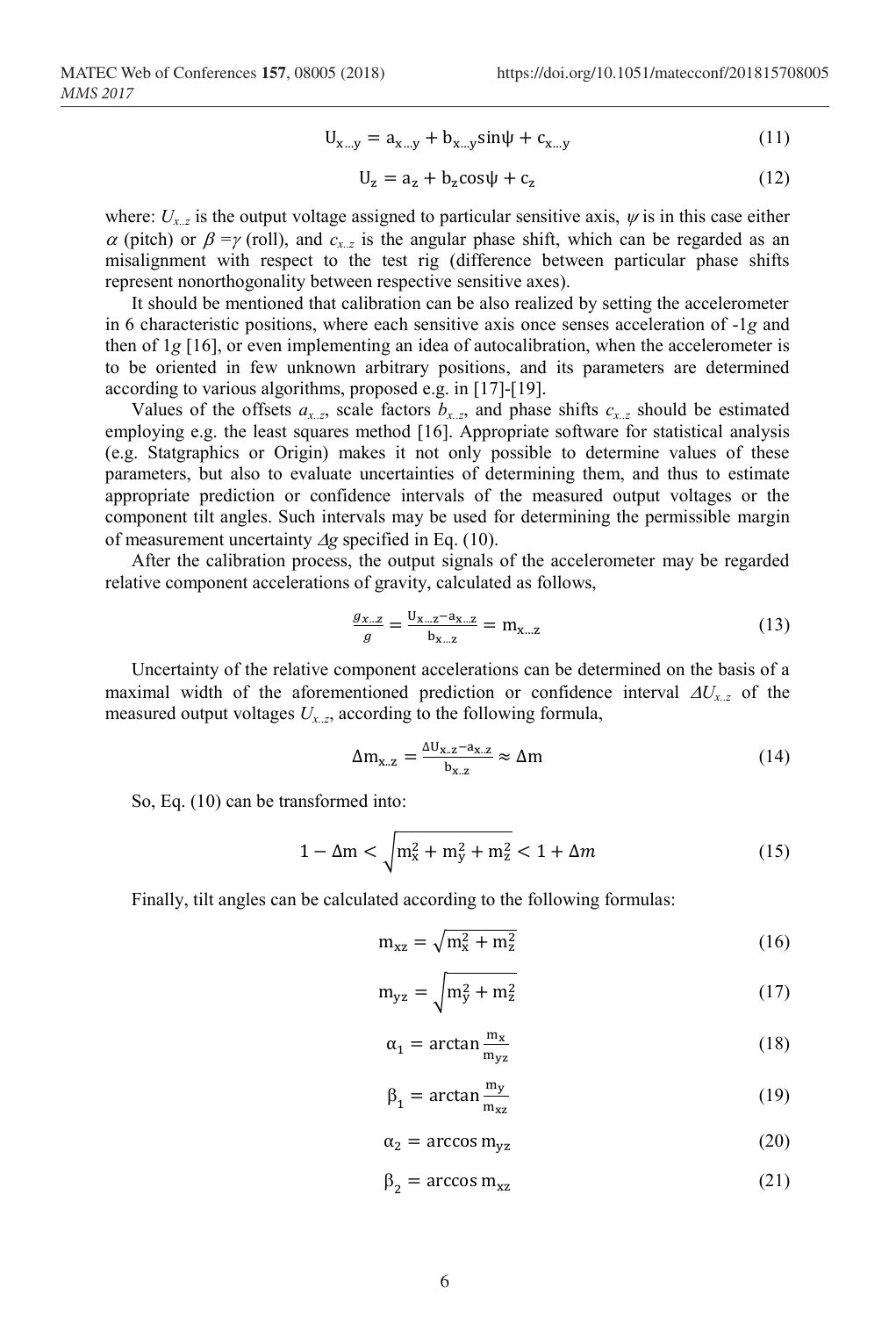However, because there are two possible solutions for Eq. (20)-(21), negative or positive value of the tilt angle can be determined on the basis of the sign of the third relative component acceleration, i.e.  $m_x$  in the case of pitch, and  $m_y$  in the case of roll. The relative components  $m_x$  and  $m_y$  represent a sinus function of respective tilt angle [1,7], so they have a course like in Fig. 3, yet with  $a = 0$  and  $b = 1$ . Thus, for a tilt angle of ca. -90° their value is negative, whereas positive for a tilt angle of ca. 90°. Therefore, for the indicated range of application of Eq.  $(20)-(21)$ , the following is true:

$$
m_x > 0 \Rightarrow \alpha_3 = \alpha_2 \tag{22}
$$

$$
m_x < 0 \Rightarrow \alpha_3 = -\alpha_2 \tag{23}
$$

$$
m_y > 0 \Rightarrow \beta_3 = \beta_2 \tag{24}
$$

$$
m_y < 0 \Rightarrow \beta_3 = -\beta_2 \tag{25}
$$

So, in this way we have two options for calculating each of the tilt angles, what is the essential idea of the proposed algorithm: we use either arc tangent function or arc cosine function.

#### **5 The Algorithm**

The idea of the algorithm is illustrated in Fig. 4. It presents courses of two functions: cosine and tangent (Eq. (3)-(6) are inverse functions of these relationships). As can be seen, the range of the cosine function is  $\langle -1, 1 \rangle$ , whereas  $\langle -\infty, +\infty \rangle$  for the tangent function. For obvious reasons, not only infinite numbers cannot be handled by digital systems. It is also very disadvantageous, when numbers assume once small values (cosine function) and once large values (tangent function) due to their digitalization - especially, when we strive for high accuracy and a possibly low bit number of a dedicated microprocessor system (e.g. 8 bit).

So, the graphs prove that it is very inconvenient to use arc tangent function for calculation of tilt for angles of approximately -90° or 90°. If limited ranges of application of the tangent function (and its derivatives (3) and (4)) were accepted, compare to application of cosine function only (and its derivatives (5) and (6)), the range of the tangent function could be considerably reduced, e.g. to approximately  $\langle -4, 4 \rangle$  for angles  $\langle -180^\circ, -105^\circ \rangle$   $\cup$   $\langle -105^\circ, 40^\circ, -105^\circ \rangle$ 75°, 75°)  $\cup$   $\langle 105^\circ, 180^\circ \rangle$  or approximately  $\langle -8, 8 \rangle$  for angles  $\langle -180^\circ, -98^\circ \rangle$   $\cup$   $\langle -82^\circ, 82^\circ \rangle$   $\cup$ 98°, 180°. The above reasoning is illustrated in Fig. 4, where a considerable difference between outputs of tangent and cosine function is evident for angles in the proximity of angles of  $\pm 90^\circ$ .

Let us call the number determining the range of application of the tangent function a critical value *CV* that can be handled by the dedicated microprocessor system. The corresponding tilt angle a critical angle *CA*, calculated as follows:

$$
CA = arctanCV.
$$
 (26)

Generally, the range of outputs of the tangent function would be then reduced to  $\langle$ -*CV*, *CV*), and the corresponding angular domain to  $\langle -180^\circ, (-180^\circ + CA) \rangle \cup \langle -CA, CA \rangle \cup \langle (180^\circ - B, CA) \rangle$ *CA*), 180°. So, the proposed idea can be expressed for pitch angle as:

$$
\alpha_2 \le \text{CA} \Rightarrow \alpha_4 = \alpha_1 \tag{27}
$$

$$
\alpha_2 > CA \Rightarrow \alpha_4 = \alpha_3 \tag{28}
$$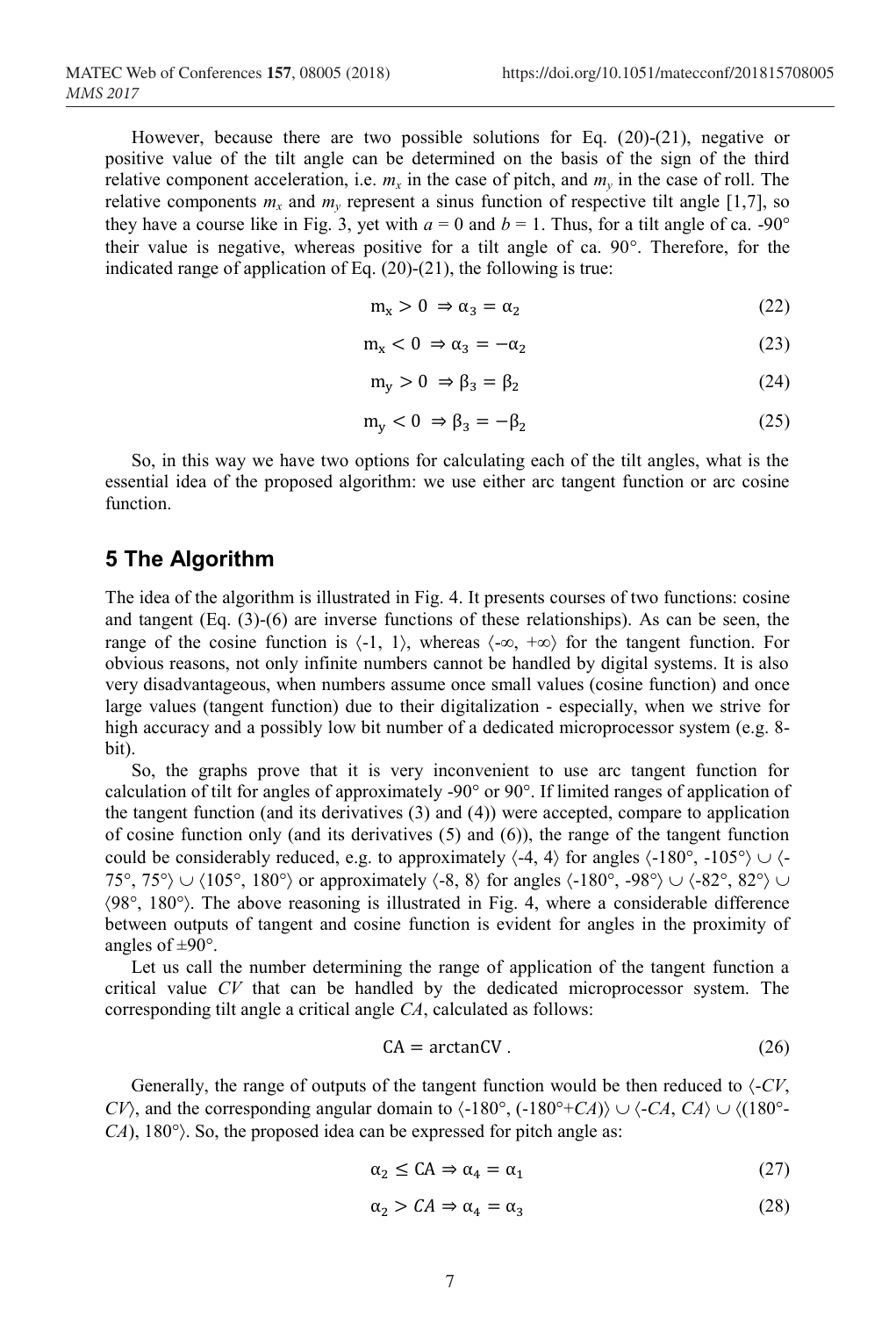and for roll angle as:

$$
\beta_2 \le \mathcal{C} \mathcal{A} \Rightarrow \beta_4 = \beta_1 \tag{29}
$$

$$
\beta_2 > CA \Rightarrow \beta_4 = \beta_3 \tag{30}
$$



**Fig. 4.** Angular regions of data fusion

A problem similar to application of Eq. (20) or (21) is related to measurements over the full angular range of  $\langle$ -180°, 180°) while using Eq. (18) or (19). It must be distinguished whether the calculated tilt angle is contained within a sub-range of  $\langle -90^\circ, 90^\circ \rangle$  or the remaining sub-range of  $\langle -180^\circ, 90^\circ \rangle \cup (90^\circ, 180^\circ)$ . This time, the sign of the  $m_z$  relative component acceleration is decisive. If it has a positive value (see the red part of the  $cos(x)$ ) course in Fig. 4), the tilt angle is contained within the first sub-range, whereas its negative value indicates the second sub-range (see the blue part of the  $cos(x)$  course in Fig. 4).

So, formulas valid for the pitch angle are the following [20]:

$$
m_z > 0 \Rightarrow \alpha_5 \approx \alpha_4 \tag{31}
$$

If Eq. (22) is true, then:

$$
m_z < 0 \Rightarrow \alpha_5 \approx 180^\circ - \alpha_4 \tag{32}
$$

otherwise Eq. (23) is true, so:

$$
m_z < 0 \Rightarrow \alpha_5 \approx -180^\circ - \alpha_4 \tag{33}
$$

Analogical formulas are valid for the roll angle:

$$
m_z > 0 \Rightarrow \beta_5 \approx \beta_4 \tag{34}
$$

If Eq.  $(24)$  is true, then:

$$
m_z < 0 \Rightarrow \beta_5 \approx 180^\circ - \beta_4 \tag{35}
$$

otherwise Eq. (25) is true, so:

$$
m_z < 0 \Rightarrow \beta_5 \approx -180^\circ - \beta_4 \tag{36}
$$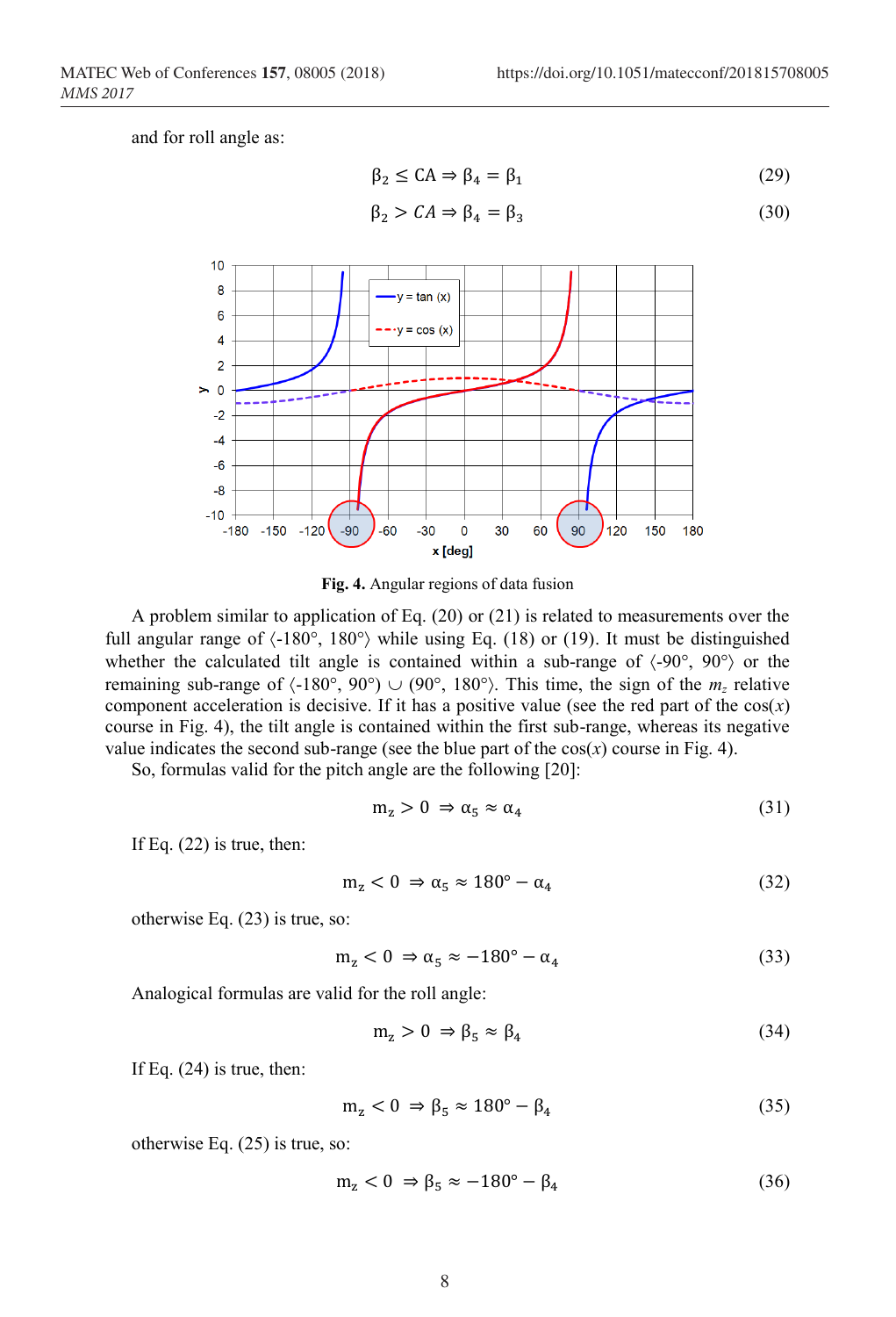To summarise, the presented algorithm consists of the following steps:

- 1. Assume the maximal value of parameter *CV*
- 2. Compute value of the critical angle *CA* according to (26)
- 3. Calibrate the accelerometer in order to estimate:  $a_x$ ,  $a_y$ ,  $a_z$ ,  $b_x$ ,  $b_y$ ,  $b_z$ ,  $\Delta U_x$ ,  $\Delta U_y$ ,  $\Delta U_z$
- 4. Compute the permissible margin of the relative acceleration  $\Delta m$  according to (14)
- 5. Set an unknown orientation of the accelerometer to be determined
- 6. Record the output signals of the accelerometer:  $U_x$ ,  $U_y$ ,  $U_z$ <br>7. Compute the relative component accelerations  $m_x$ ,  $m_y$ ,  $m_z$
- Compute the relative component accelerations  $m_x$ ,  $m_y$ ,  $m_z$  according to (13)
- 8. Verify condition (15); if not satisfied get back to step 6
- 9. Compute the resultant accelerations  $m_{yz}$ ,  $m_{yz}$  according to (16)-(17)
- 10. Determine value of pitch and roll according to (20) and (21)
- 11. If condition (28) is satisfied, proceed to step 16
- 12. Determine value of pitch according to (18)
- 13. Condition (27) is satisfied
- 14. Determine the final value of pitch according to (31)-(33)
- 15. Proceed to step 17
- 16. Determine the final value of pitch according to (22) or (23)
- 17. Final value of pitch has been determined
- 18. If condition (30) is satisfied, proceed to step 23
- 19. Determine value of roll according to (19)
- 20. Condition (29) is satisfied
- 21. Determine the final value of roll according to (34)-(36)
- 22. Proceed to step 24
- 23. Determine the final value of roll according to (24) or (25)
- 24. Final value of roll has been determined

## **6 Experimental verification**

In order to evaluate accuracy of tilt measurements according to the proposed algorithm, few experiments were performed, using a computer-controlled test rig minutely described in [21]. Low-g triaxial MEMS accelerometers by Analog Devices Inc. were tested.

The error was calculated as an absolute value of a difference between the real tilt angle (applied by means of the test rig) and the estimated tilt angle (calculated on the basis of the average value related to output signals of the tested accelerometer, using the calibration parameters defined in Eq. (11) and (12), which had been determined beforehand). It was accepted that the arc cosine formula was used within the range of  $\langle -105^\circ, -75^\circ \rangle \cup \langle 75^\circ, -75^\circ \rangle$ 105°, and the arc tangent formula within the remaining range.



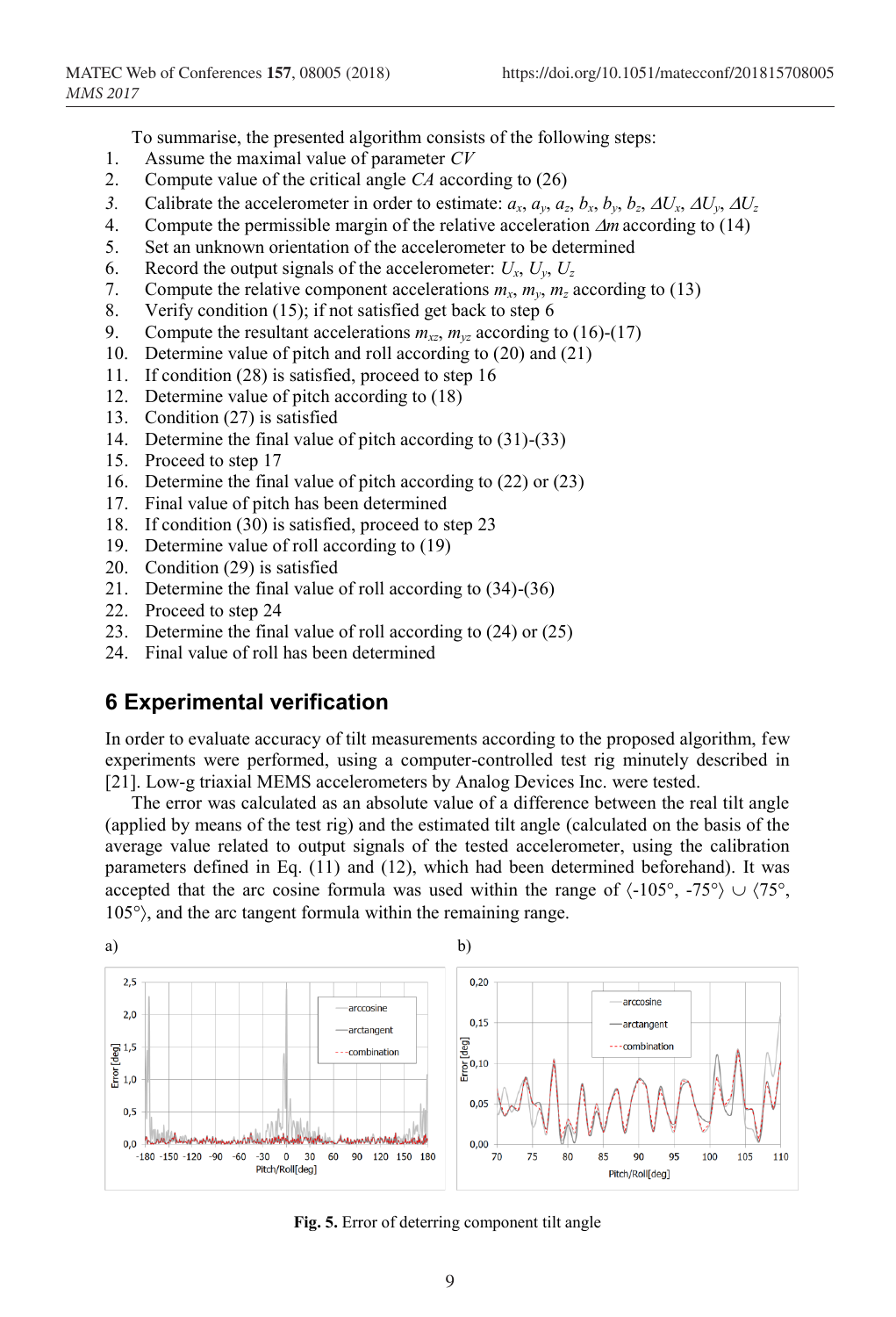The obtained results prove that the presented algorithm makes it possible to obtain errors typical for application of arc tangent formula (in other words, almost at constant measurement sensitivity - in contrary to application of arc cosine formula - see Fig. 5a), yet without using this function within the angular regions where its outputs are very large. Fig. 5b proves that application of arc cosine formula within the range of  $\langle 75^\circ, 105^\circ \rangle$ , does not result in increasing the measurement error. The presented course is of a random character.

The experimental studies have proven correctness of the proposed algorithm. A relatively high accuracy has been obtained: better than 0.2° over the full angular range, so similar to the value reported in [20], when an algorithm was used, which employed only arctangent formula.

## **Conclusions**

The proposed algorithm makes it possible to determine pitch and roll within the full angular range with accuracy of ca. 0.2 degrees arc. It makes it possible to employ a simple microprocessor system for the necessary computations.

Using accurate low-range MEMS accelerometers, called MEMS inclinometers [22], [23], the accuracy of tilt measurements may be considerably increased, at least to 0.1 degrees arc [23]. Yet, since the inclinometers are single- or dual-axis accelerometers, in order to implement the proposed algorithm, at least two inclinometers must be applied, without neglecting the problem of aligning their sensitive axes.

Even higher accuracies are reported while applying differential MEMS accelerometers [24]. More detailed information regarding application of MEMS accelerometers for tilt measurements (e.g. selecting their types, configurations, spatial arrangements and imperfections) can be found in [1]. It must not be neglected that alignment of the sensitive axes of MEMS accelerometers is a problem important especially in tilt measurements, as proved in [25], [26].

# **References**

- 1. S. Łuczak, R. Grepl, M. Bodnicki, *Selection of MEMS Accelerometers for Tilt Measurements*. J. Sensors **2017**, Article ID 9796146 (2017)
- 2. M. Jrad, M.I. Younis, F. Najar, *Modeling and Design of an Electrically Actuated Resonant Switch*. MATEC Web of Conf. **1**, Article No. 04001 (2012)
- 3. S. Łuczak, *Tilt Measurements in BMW Motorcycles*, in R. Jabłoński, R. Szewczyk (Eds.), *Recent Global Research and Education: Technological Challenges*. (Springer International Publishing, Cham, Switzerland, 2017)
- 4. J. S. Wilson, *Sensor Technology Handbook*. (Newnes, Burlington, 2005)
- 5. L. Beran, P. Chmelar, L. Rejfe, *An Increase in Estimation Accuracy Position Determination of Inertial Measurement Units*. MATEC Web of Conf. **75**, Article No. 05001 (2016)
- 6. S. Łuczak, *Specific Measurements of Tilt with MEMS Accelerometers*, in R. Jabłoński, T. Brezina (Eds.), *Mechatronics. Recent Technological and Scientific Advances*. (Springer-Verlag, Berlin Heidelberg, 2012)
- 7. S. Łuczak, *Guidelines for Tilt Measurements Realized by MEMS Accelerometers*. Int. J. Precis. Eng. Manuf. **15**, 2012-2019 (2014)
- 8. S. Łuczak, W. Oleksiuk, M. Bodnicki, *Sensing Tilt With MEMS Accelerometers*. IEEE Sensors J. **6**, 1669-1675 (2006)